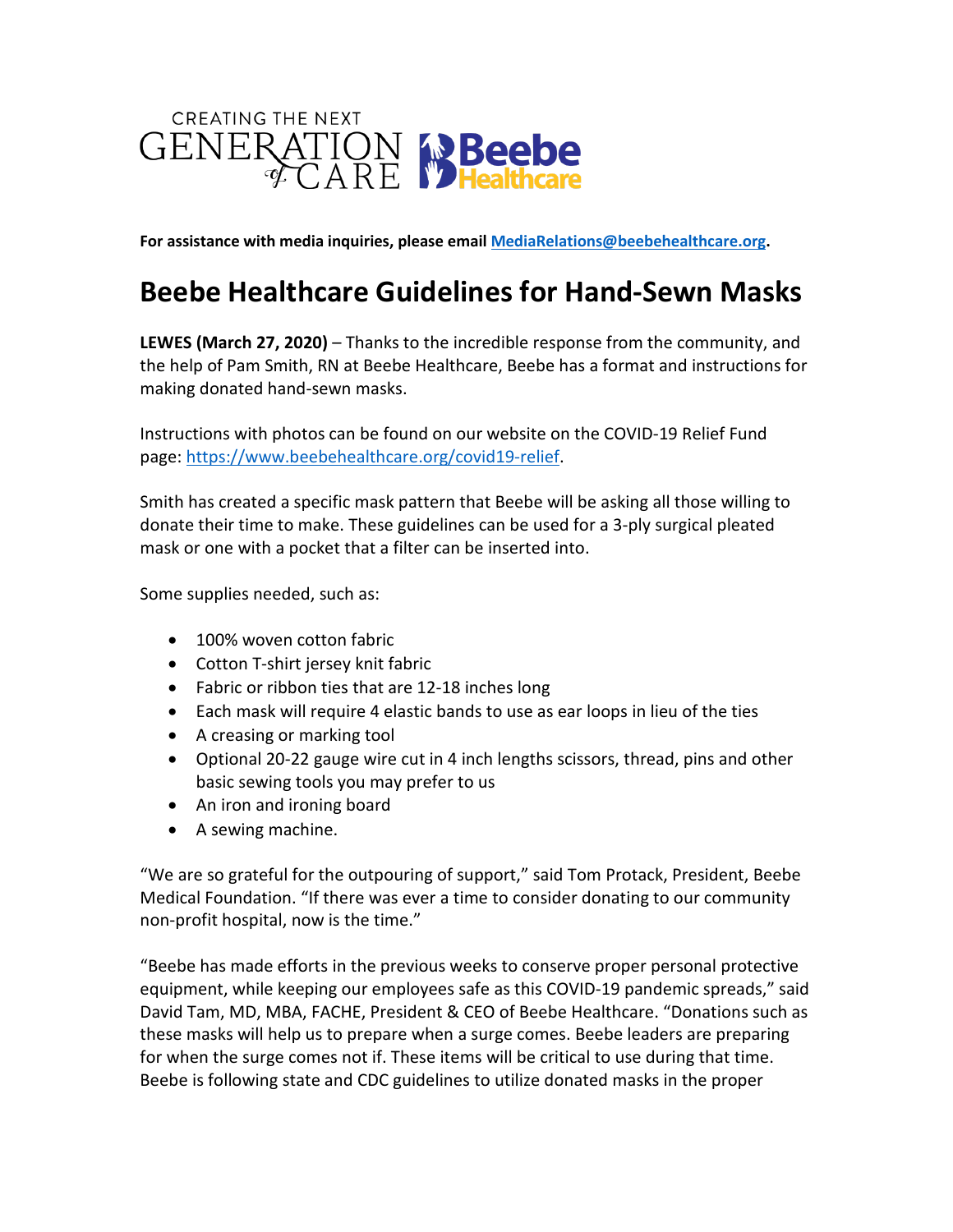medical situation, but they are still invaluable to our cause. We cannot thank these community members enough."

Masks can be dropped off to Beebe's Population Health Department. Bins are located on the covered front porch from 8 a.m. to 5 p.m., Monday – Friday. Donations will be collected frequently throughout the day and stored properly by Population Health team members working in the office. Staff is available for assistance, please call us at 302-645- 3337. Donations left overnight will not be accepted.

Remember to practice social distancing. Please leave your name with the masks you donate so we can acknowledge your generosity.

In addition to hand-sewn masks, Beebe is looking for other items to be donated:

- Unused face and surgical masks, especially N95 masks
- Eye protectors: safety goggles, safety glasses, clear face shields
- Surgical and medical gloves
- Medical garb, suits, scrubs, and isolation gowns
- Cleaning and sanitizer solutions (such as alcohol wipes/pads, bleach wipes, sanitizing wipes)
- Hand sanitizer, including hand sanitizer bottles/pumps/spray bottles
- Brown paper bags and lunch bags
- Alternative respirators that OSHA has given permission to use in healthcare settings during this historic pandemic.

We understand there is a great demand for many of the items listed above. We will be ensuring that all donated items meet the proper safety standards to ensure the safety of our team members and patients.

## **Who to contact to donate or with questions:**

**Donations of items or supplies**: Please contact Kim Blanch at kblanch@beebehealthcare.org or call 302-645-3337.

**Guidance on handmade items:** Please contact Kim Blanch at kblanch@beebehealthcare.org or call 302-645-3337.

**Monetary Donation**: Please contact the Beebe Medical Foundation at 302-644-2900 or [www.beebehealthcare.org/covid19-relief.](http://www.beebehealthcare.org/covid19-relief)

**Donation of food items:** With safety of our team members and patients in mind, we are not able to accept food items now. The Beebe Medical Foundation is putting together a way for those interested to donate funds toward food items.